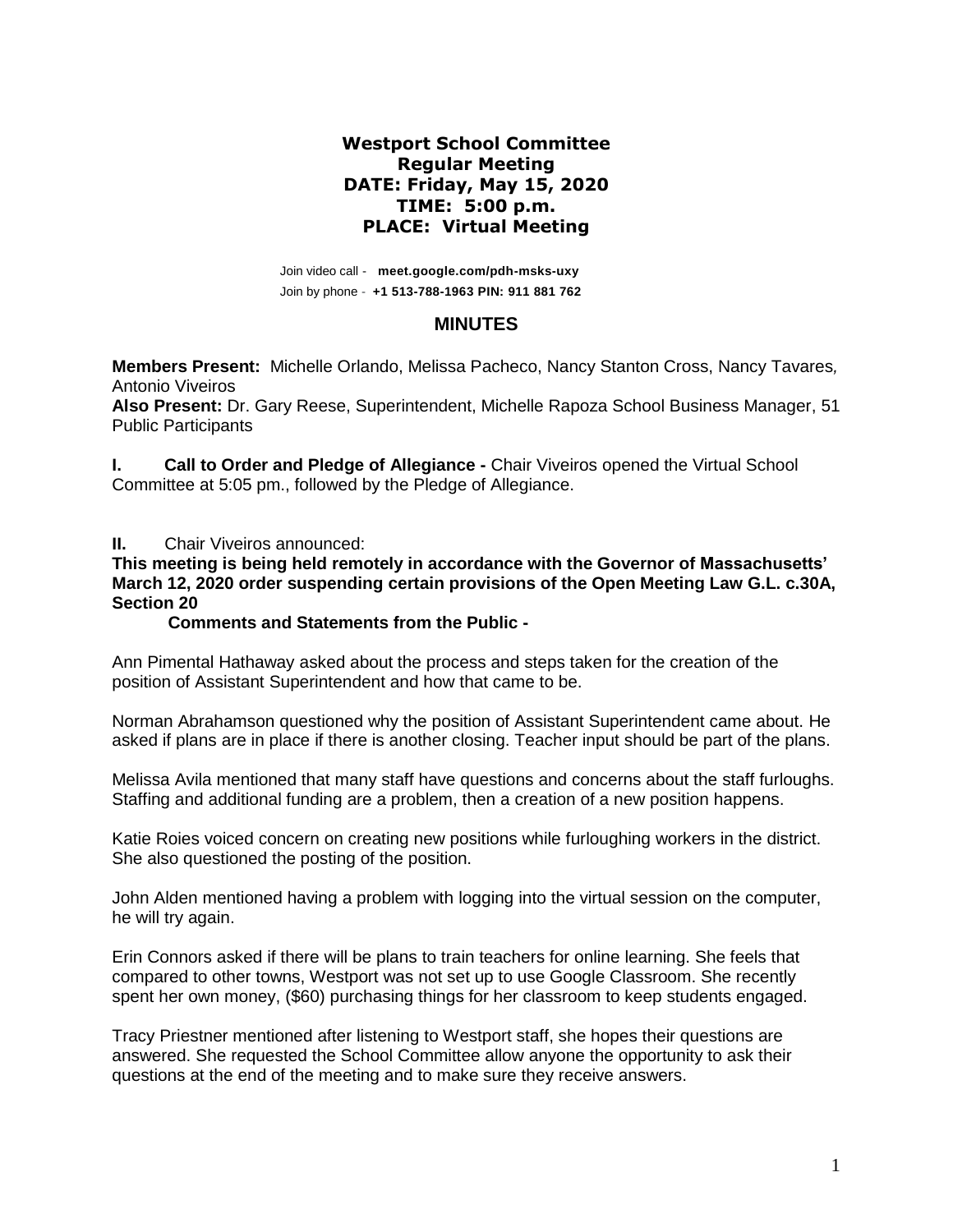Chair Viveiros mentioned there is a learning curve and a learning process with remote instruction. From what he has experienced Westport is doing well.

Dr. Reese said more training began at the high school level, going into a remote learning structure there were teachers that did not have training. Staff were told if they have questions reach out to Mr. Elwell for group training based on the suggestions received.

# **III. Action Agenda**

## A.Creation of Assistant Superintendent position -

Dr. Reese explained that he recommended this position due to the unforeseen school reentry plans and structure looking different for the upcoming year. In addition, the School Building Project is going into its last year. The Assistant Superintendent will work in these areas and focus on this piece, as well as support the high school as the Principal.

B. Appointment of Thomas Aubin to the position of Assistant Superintendent with such duties to be held in conjunction with his responsibilities as High School Principal - Dr. Reese reported they received 30 applications with 4 candidates interviewed. Mr. Aubin rose to the top with his skills and experience. This position is a dual position at the Administrative level with central office duties, school building responsibilities, and high school Principal duties.

Ms. Tavares gave a timeline of events. The posting for Principal took place, resumes were collected, then COVID 19 happened. During past searches interviews were conducted and feedback was received from previous forums on qualities to look for in a Principal. Interviews were conducted virtually. This candidate was seasoned and unique, having dual certification as a Principal and Superintendent and could bring a lot to the Westport community. This upcoming year dealing with supporting the reentry to school, COVID 19 issues, final phase of the School Building Project, and making sure grades 5 and 6 have a smooth transition additional assistance with all these changes was needed.

Ms. Stanton Cross noted this position is a 1-year contract.

### C. Approval of Employment Contract for Assistant Superintendent / Junior-Senior High School Principal -

A motion was made to appoint Thomas Aubin to Assistant Superintendent in conjunction with responsibilities as WJSHS Principal.

Motion by Tavares, seconded by Orlando 5/0/0

A motion was made to approve the contract of Thomas Aubin for Assistant Superintendent / WJSHS Principal. Motion by Orlando, seconded by Tavares 5/0/0

Chair Viveiros asked if there were any further questions.

A public member asked where is the money coming for the Assistant Superintendent position? Chair Viveiros stated funds are coming from the budget.

Chair Viveiros clarified that the district is working and moving forward with plans.